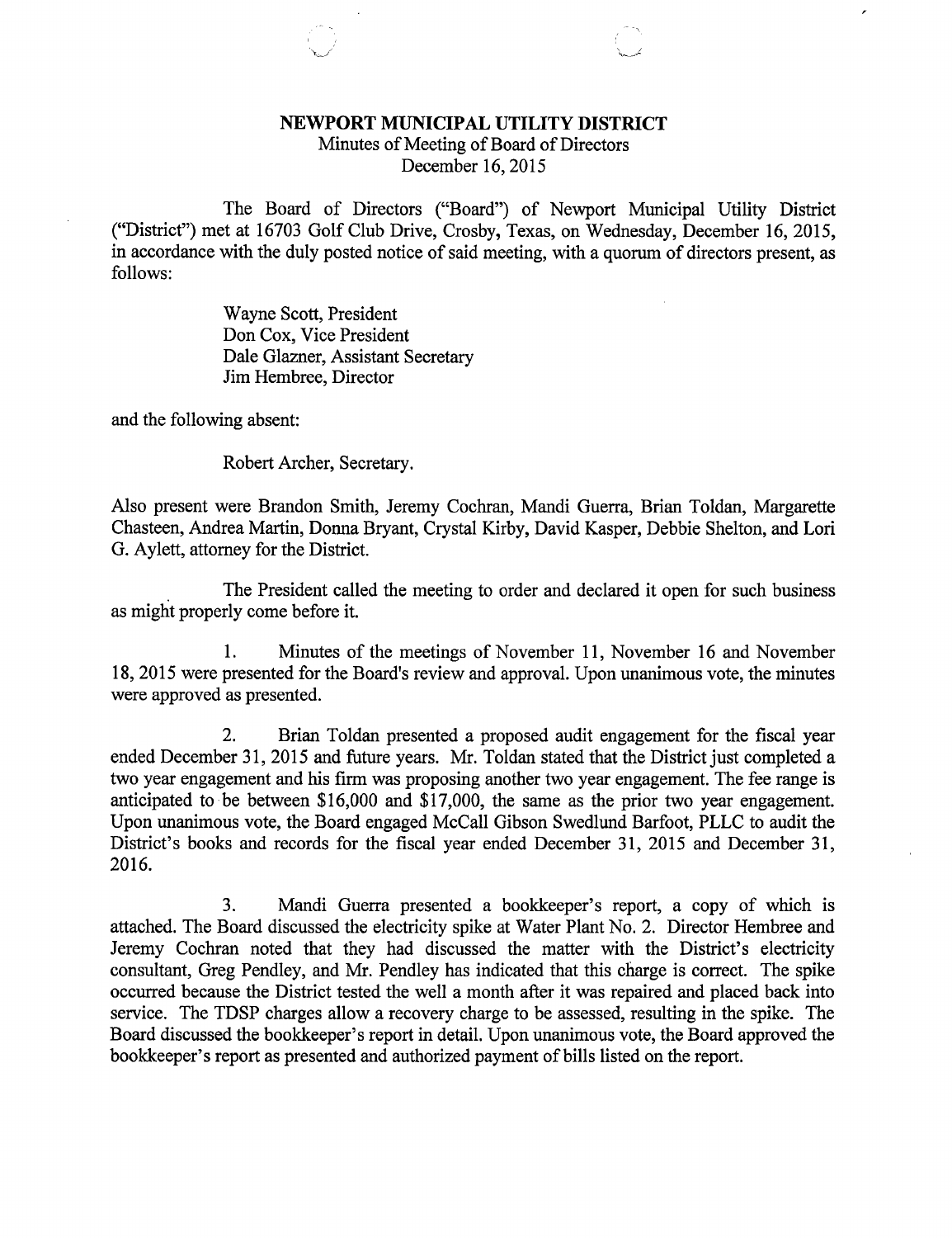4. Donna Bryant presented a tax assessor/collector's report. 2015 taxes were 3.29% collected, and all prior years were over 99% collected. Two wire transfers were presented for the Board's review and approval, and six checks were also presented. Upon unanimous vote, the Board approved the tax assessor/collector's report as presented.

5. There were no developers present, so no developers' report was given.

6. Ms. Crystal Kirby presented a brief report on behalf of Aggressive Waste. She thanked the Board for their business. The Board passed along the compliments of the residents about the people that Ms. Kirby employs on the garbage trucks. Her employees go above and beyond in helping elderly and disabled people get out their trash and are very polite. Ms. Kirby thanked the Board for their positive feedback.

Also under customer inquiries, Ms. Margarette Chasteen reported that people in the community are getting correspondence regarding water treatment systems. The company is using scare tactics in an attempt to get people to use their product. She wanted to make the District operator and directors aware, and they thanked her for the report.

7. There was presented the attached Resolution Adopting Operating Budget for Fiscal Year Ending December 31, 2016. The Board discussed the budget in some detail and thanked Director Hembree for a job well done in preparing the budget. Upon unanimous vote, the Board adopted the resolution as presented.

8. Andrea Martin presented a billing and collections report. Total current payments were \$269,831.92, while total current billing was \$223,141.11. Deposits in-house were \$410,021.50. The 30-day arrears were \$61,571.61 at the end of November, and as of today's meeting they were at \$28,027.67. There were 48 new connections in the District, of which 43 were owners and five were renters. Of those new connections, 19 were new homes, and 24 were pre-existing homes. 20 accounts were finaled, and there were 54 vacancies.

The written report of Aggressive Waste was considered. They issued two yellow tags for non-compliant household trash, and 10 yellow tags were issued for non-compliant heavy trash.

Upon unanimous vote, the Board approved the billing and collections report as presented.

9. The Board received a report from the operations and engineering meeting. The engineer discussed the District's bond issue size, and the Board awarded the Section 8 detention pond project. Upon unanimous vote, the Board approved the operations and engineering report as presented.

10. The Board briefly discussed the agreement for annexation utility service with International Union of Operating Engineers. The attorney presented a draft of the agreement for the Board's review and consideration. After discussion, upon unanimous vote, the Board authorized the attorney to send the draft of the agreement to International Union of Operating Engineers for their review and approval.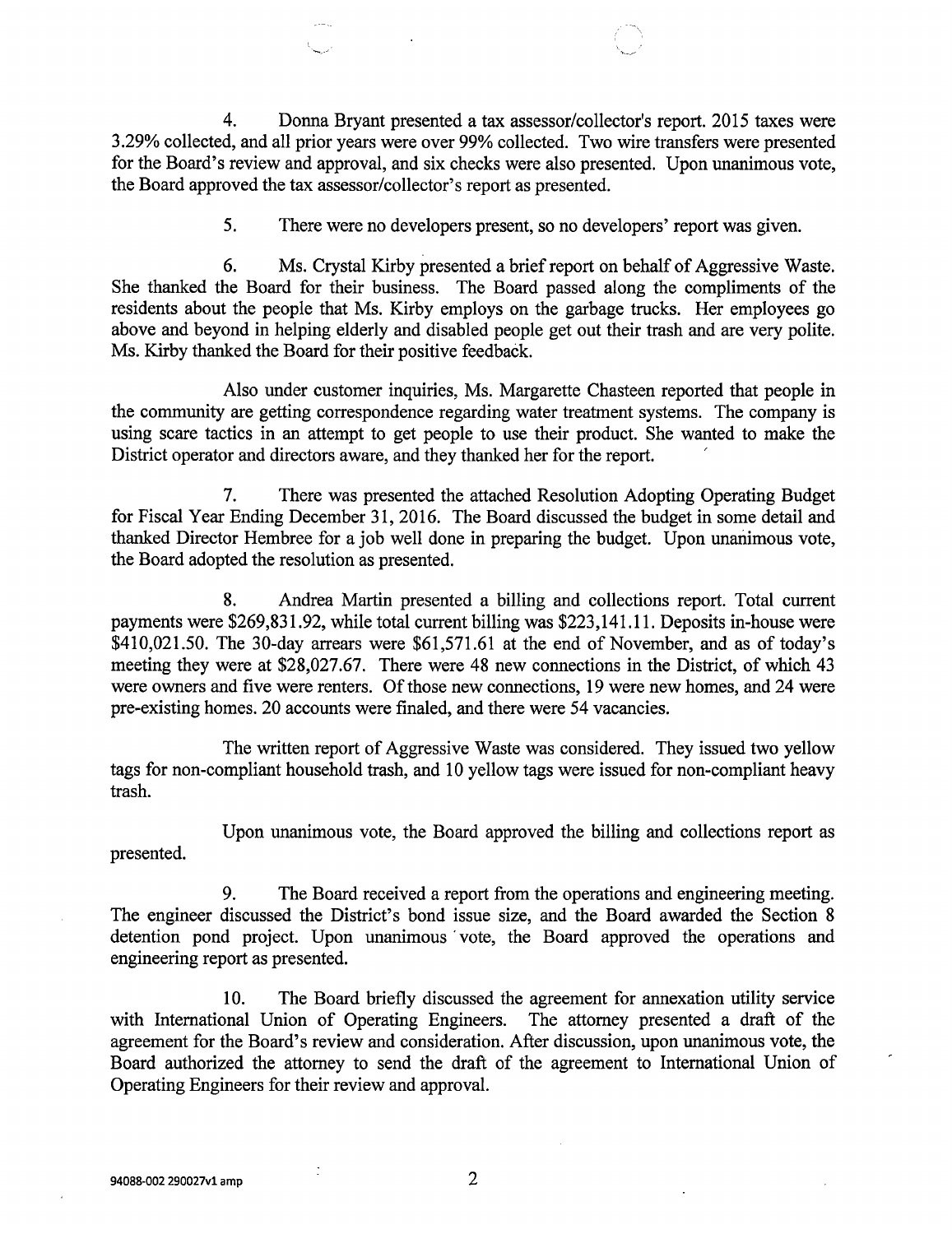11. Lori Aylett presented an attorney's report. Her office is working on the proposed annexations with International Union of Operating Engineers and Newport Court, as well as the dissolution of neighboring Harris County MUD 19, which must be accomplished prior to the Union annexation. She also worked on park rules and related matters.

12. The attorney presented a proposed Order Adopting Rules and Regulations for District Parks, Recreational Facilities and District Property, Facilities, Easements and Rightsof-Way. The Board discussed amendments to the park rules in some detail. Upon unanimous vote, the Board approved adoption of the park rules as presented.

13. The attorney presented proposed signs providing notice to the public of the park rule adoptions, camera surveillance, and related matters, and the Board approved the signs for printing and distribution in the parks as appropriate.

14. There was presented the attached Order Authorizing Filing Application for Approval of Texas Commission on Environmental Quality of District's Engineering Project and Issuance of Bonds of up to \$5,500,000. Debbie Shelton presented a cash flow analysis indicating that the District could issue up to \$5,500,000 of bonds. It appears that Seven Oaks' developer is constructing more expensive homes than was originally planned. The Villas only have about 12 homes left to construct, while Seven Oaks South has about 30 left to construct. It appears that the District can issue bonds to repay the developers up to 100%, and each developer appears to be creating the value necessary to support up to 100% reimbursement. The District can proceed with submission of the bond application and reimburse the developers as they put value on the ground. Upon unanimous vote, the Board approved the Order Authorizing Filing Application for Approval of Texas Commission on Environmental Quality of District's Engineering Project and Issuance of Bonds of up to \$5,500,000 as presented. The Board authorized the engineer, financial advisor and attorney to submit the application for expedited review as soon as possible.

15. Lori Aylett reported that as a result of recently enacted Senate Bill 1812, all entities with the power of eminent domain must annually submit certain information to the Texas Comptroller. The District will be required to submit not later than February 1st of each year a report containing records and other information needed for the Controller's eminent domain database, including the following: (i) name, (ii) address and public contact information, (iii) the name of a representative and their contact information, (iv) the type of entity, (v) each provision of law that grants the District eminent domain authority, (vi) the focus or scope of eminent domain authority, (vii) the earliest date on which the District had the authority to exercise eminent domain, (viii) the District's taxpayer identification number, if any, (ix) whether the District exercised its eminent domain authority in the preceding calendar year by filing a condemnation petition, and (x) the District's website address or, if it does not have one, the contact information to enable a member of the public to obtain information from the District. The attorney requested that the Board authorize her office to file the annual report with the Texas State Comptroller not later than the February 1, 2016 deadline. Upon unanimous vote, the Board authorized the attorney to make the submission as required by law.

16. Lori Aylett advised the Board as to certain notice requirements for the upcoming directors election. Pursuant to the requirements of the Texas Water Code and the Texas Election Code, the District must post a notice of the deadline for candidates to file